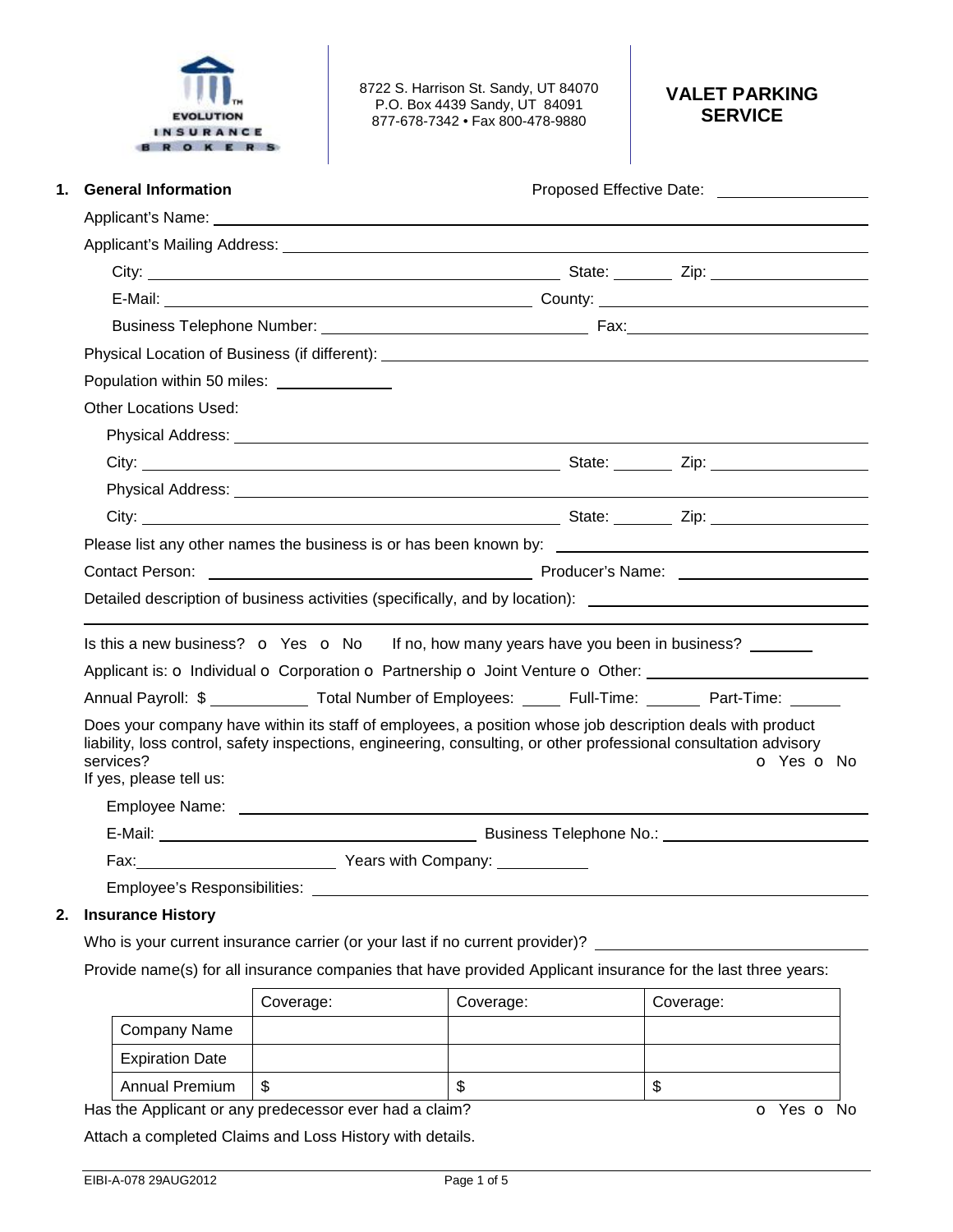Has the Applicant, or anyone on the Applicant's behalf, attempted to place this risk in standard markets?

o Yes o No

If the standard markets are declining placement, please explain why:

#### **3. Desired Insurance**

Per Act/Aggregate **OR** Per Person/Per Act/Aggregate

| $\circ$ | \$50,000/\$100,000    | O | \$25,000/\$50,000/\$100,000     |
|---------|-----------------------|---|---------------------------------|
| $\circ$ | \$150,000/\$300,000   | О | \$75,000/\$150,000/\$300,000    |
| $\circ$ | \$250,000/\$1,000,000 | Ω | \$100,000/\$250,000/\$1,000,000 |
| $\circ$ | \$500,000/\$1,000,000 | O | \$250,000/\$500,000/\$1,000,000 |
| Ω       | Other:                | Ω | Other:                          |

### **Self-Insured Retention (SIR):** o \$1,000 (Minimum) o \$1,500 o \$2,500 o \$5,000 o \$10,000

GKLL - Garage Keepers Legal Liability Limits

o Specified Causes of Loss—fire, theft, explosion, mischief and vandalism. \$1,000 Deductible for each covered auto

|  |  |  |  |  | O Collision. \$1,000 deductible for each covered auto |
|--|--|--|--|--|-------------------------------------------------------|
|--|--|--|--|--|-------------------------------------------------------|

|           | Limit at each location |
|-----------|------------------------|
| Loc. #1   | $\circ$ $\circ$        |
| Loc. $#2$ | o s                    |
| Loc. $#3$ | $\circ$ $\circ$        |

# **Business Activities**

1. Total annual payroll: \$

| Number | <b>Estimated Annual Gross Payroll</b> |
|--------|---------------------------------------|
|        | \$                                    |
|        | \$                                    |
|        | \$                                    |
|        | \$                                    |
|        | \$                                    |
|        |                                       |

- 2. How many vehicles parked last year? This year?
- 3. Do you have Interstate Commerce Commission (ICC) Authority or state towing service company filings?

o Yes o No

4. Do you loan vehicles to customers? Case of Case of Case of Case of Case of Case of Vesico No. 2014

5. Please answer the following:

| YES     | <b>NO</b> |                                                                      |
|---------|-----------|----------------------------------------------------------------------|
| $\circ$ | Ω         | Is a private gate or an alarm system used where the cars are parked? |
| $\circ$ | $\circ$   | Are attendants or night watchmen employed at the car parking area?   |
| $\circ$ | $\circ$   | Are dogs on the premises?                                            |
| $\circ$ | $\Omega$  | If parked inside is building sprinkler protected?                    |
| $\circ$ | $\circ$   | Is lot completely floodlighted at night?                             |
| $\circ$ | O         | Does member operate towing vehicles?                                 |

6. Special Note: If commercial vehicle coverage is provided, it is understood and agreed that prior to coverage being provided and agreed to, the program underwriter will require the following: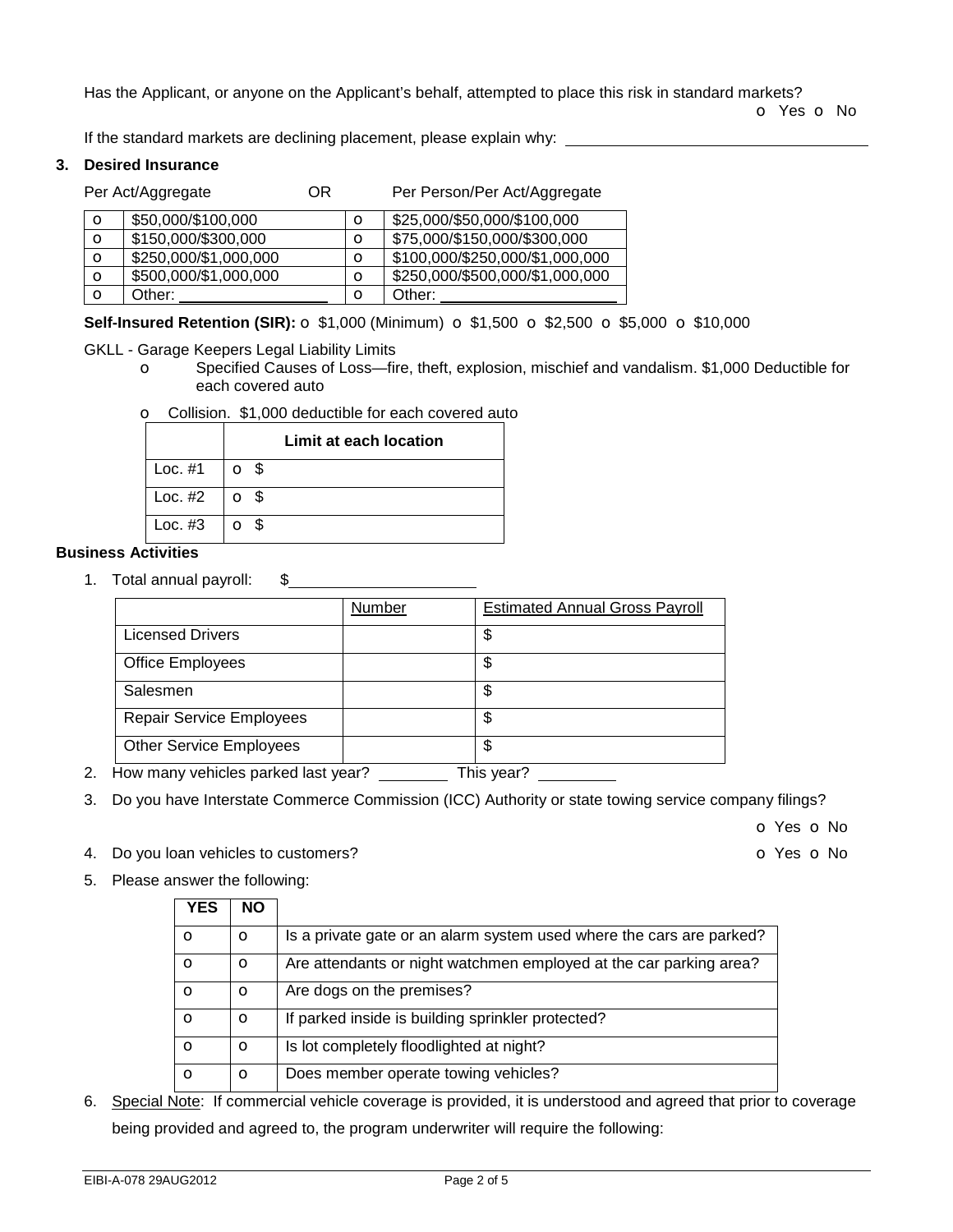- a. An MVR for each driver to be insured. This is a "named driver" coverage contract. Only qualified and listed drivers are covered under the insurance coverage provided.
- b. A copy of the Driver's Employment Application will accompany the MVR supplied.
- c. A medical exam and drug testing report may be required. If so, the reports must be submitted to the program underwriter for each driver authorized. Special medical testing laboratories and mobile life insurance exam clinics are considered acceptable reports.
- d. Maintain a file identifying inspection, repairs and services rendered on any vehicles damaged.
- e. No drivers under the age of 21 or over the age of 67 will be permitted.
- 7. Do you hire sub-contractors? COVERS ON CONSERVERS ON CONSERVERS ON CONSERVERS ON CONSERVERS ON CONSERVERS ON CONSERVERS ON CONSERVERS ON CONSERVERS ON CONSERVERS ON CONSERVERS ON CONSERVERS ON CONSERVERS ON CONSERVERS O

If yes,

- a. Do you require certification and evidence of LIABILITY insurance from Sub-Contractors?  $\circ$  Yes  $\circ$  No
- b. Do you require evidence of Workers Compensation insurance from Sub-Contractors? o Yes o No
- c. Gross annual receipts from work sub-contracted out: \$
- d. Explain type of work you sub-contracted out:
- 8. What percent of your Total Gross is collected from:

|                                                   | Percentage | <b>Amount Collected</b> |
|---------------------------------------------------|------------|-------------------------|
| Restaurants                                       | %          | \$                      |
| <b>Night Clubs</b>                                | %          | \$                      |
| Plays, movies, concerts or within artist type     | %          | \$                      |
| buildings                                         |            |                         |
| Concert, Open Air                                 | %          | \$                      |
| Indoor or Outdoor Sporting Events (like Baseball, | %          | \$                      |
| Football, Basketball, Tennis, Golf, Soccer, and   |            |                         |
| other spectator sport activities)                 |            |                         |
| Any other Valet Services not listed above         | %          | \$                      |
| (Weddings, Anniversaries, Funerals, etc.)         |            |                         |

9. Operations Questions—Please answer the following:

| Yes          | <b>No</b> |                                                                               |
|--------------|-----------|-------------------------------------------------------------------------------|
| $\Omega$     | $\circ$   | Is any owned vehicles used for plowing of snow for others?                    |
| $\mathbf{o}$ | $\circ$   | Are all accidents investigated?                                               |
| $\Omega$     | $\circ$   | Are customers required to shut off engines before attendants take<br>vehicle? |
| $\circ$      | $\circ$   | Is "No Smoking" a policy of the Company while in clients cars?                |
| $\Omega$     | $\circ$   | Are service warranties provided to companies clients?                         |
| $\circ$      | $\circ$   | Is there a full-time manager on duty at all operations?                       |

10. Number of clients under contract: #

11. Normal Working Hours: a.m. to p.m.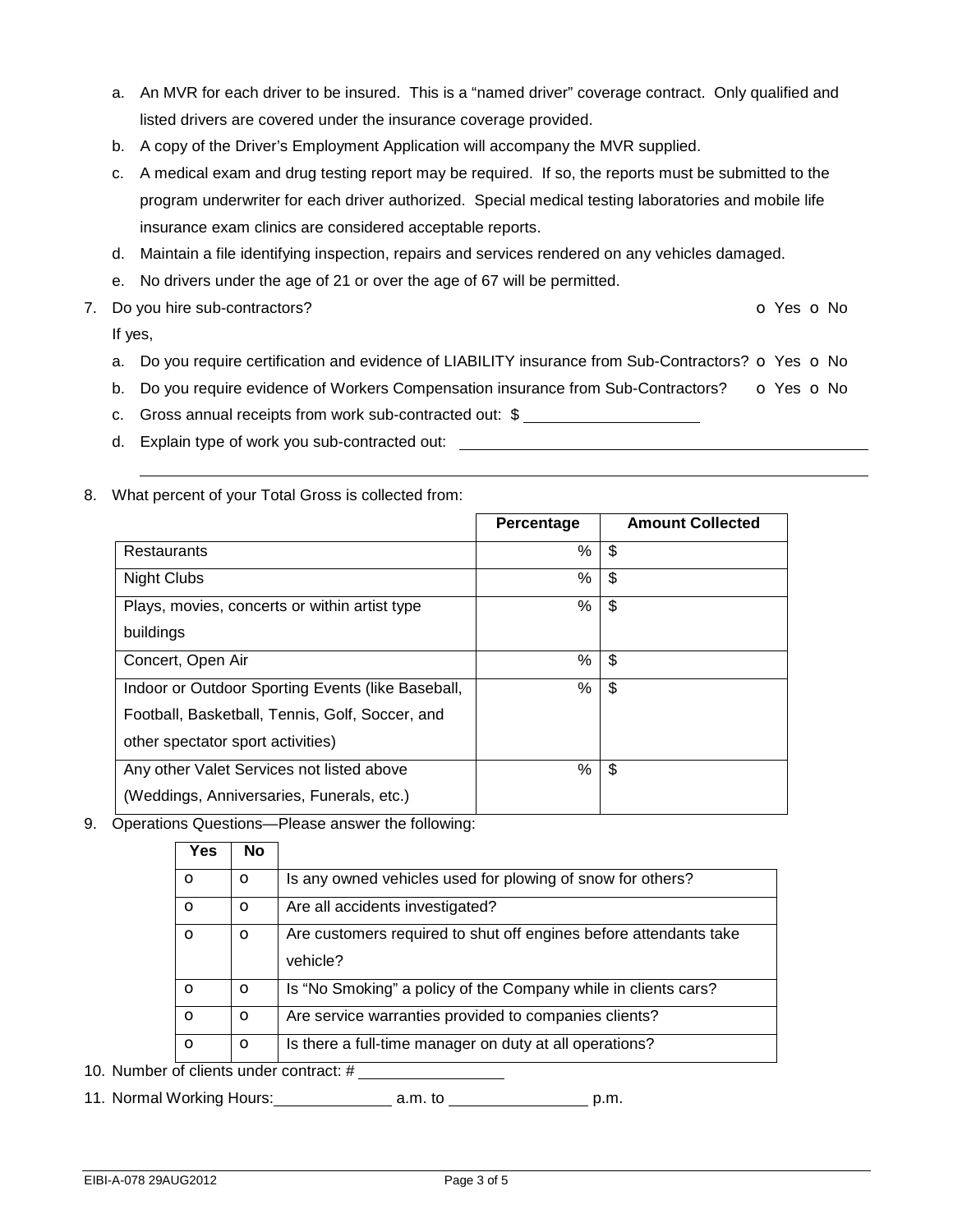Special Note: Coverage has been specifically declined and rejected by the first Named Insured Association for uninsured motorist protection/underinsured motorist protection, and personal injury protection. If coverage is mandatory in the state where the vehicle is operated, coverage will be provided equal only to the minimum limit of coverage required by the financial responsibility and/or no fault state laws.

12. List all Location(s) owned or from which you operate (use separate sheet if necessary). Please list Address, City, State and description of use. Show main location as No. 1.

|          | <b>Number and Street</b>                                                                                       | City | County | <b>State</b> | <b>Zip Code</b> |
|----------|----------------------------------------------------------------------------------------------------------------|------|--------|--------------|-----------------|
| Loc. 1   |                                                                                                                |      |        |              |                 |
| Loc. 2   |                                                                                                                |      |        |              |                 |
| Loc.3    |                                                                                                                |      |        |              |                 |
| 13. Lots |                                                                                                                |      |        |              |                 |
|          | a. If autos are outside, is lot a protected lot that is completely enclosed by a chain link fence or chain and |      |        |              |                 |
|          | posts not more than four feet apart?                                                                           |      |        |              | O Yes O No      |
| b.       | Is lot completely enclosed by a chain link fence or chain and posts not more than six feet apart?              |      |        |              |                 |
|          |                                                                                                                |      |        |              | O Yes O No      |

| c. Is lot completely floodlighted?                                                                                                                                                                                             | o Yes o No               |
|--------------------------------------------------------------------------------------------------------------------------------------------------------------------------------------------------------------------------------|--------------------------|
| Please explain: The contract of the contract of the contract of the contract of the contract of the contract of the contract of the contract of the contract of the contract of the contract of the contract of the contract o |                          |
| d. Do you use guard dogs?                                                                                                                                                                                                      | <b>O</b> Yes <b>O</b> No |
| Please explain:                                                                                                                                                                                                                |                          |
| e. Is there police or other protection?                                                                                                                                                                                        | <b>o</b> Yes <b>o</b> No |
| Please explain:                                                                                                                                                                                                                |                          |

# **REPRESENTATIONS AND WARRANTIES**

The "Applicant" is the party to be named as the "Insured" in any insuring contract if issued. By signing this Application, the Applicant for insurance hereby represents and warrants that the information provided in the Application, together with all supplemental information and documents provided in conjunction with the Application, is true, correct, inclusive of all relevant and material information necessary for the Insurer to accurately and completely assess the Application, and is not misleading in any way. The Applicant further represents that the Applicant understands and agrees as follows: (i) the Insurer can and will rely upon the Application and supplemental information provided by the Applicant, and any other relevant information, to assess the Applicant's request for insurance coverage and to quote and potentially bind, price, and provide coverage; (ii) the Application and all supplemental information and documents provided in conjunction with the Application are warranties that will become a part of any coverage contract that may be issued; (iii) the submission of an Application or the payment of any premium does not obligate the Insurer to quote, bind, or provide insurance coverage; and (iv) in the event the Applicant has or does provide any false, misleading, or incomplete information in conjunction with the Application, any coverage provided will be deemed void from initial issuance.

The Applicant hereby authorizes the Insurer and its agents to gather any additional information the Insurer deems necessary to process the Application for quoting, binding, pricing, and providing insurance coverage including, but not limited to, gathering information from federal, state, and industry regulatory authorities, insurers, creditors, customers, financial institutions, and credit rating agencies. The Insurer has no obligation to gather any information nor verify any information received from the Applicant or any other person or entity. The Applicant expressly authorizes the release of information regarding the Applicant's losses, financial information, or any regulatory compliance issues to this Insurer in conjunction with consideration of the Application.